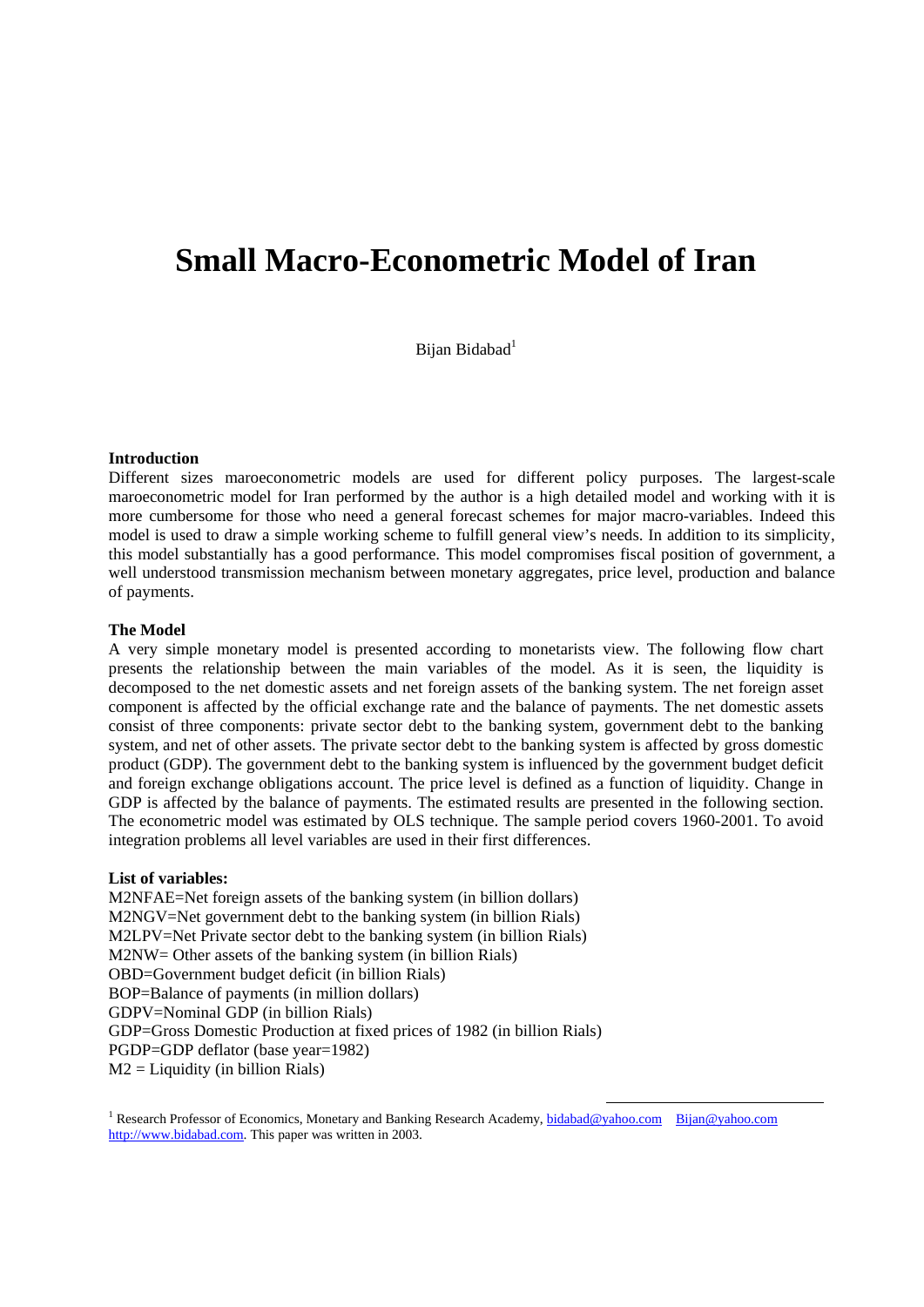$E = Exchange$  rate D61 = Dummy variable, one for 1982 and zero otherwise D69 = Dummy variable, one for 1990 and zero otherwise D72 = Dummy variable, one for 1993 and zero otherwise D5873=Dummy variable, one for 1994-95 and zero otherwise  $D =$ Difference operator  $@$ Trend = Time trend

### **Relationship between the main variables of the monetary model**



#### **The model**

The following system of equations was built and estimated.

 $D(M2NFAE) = C(11)*BOP/1000 + C(12)*D72 + C(13)*D69 + C(14)*D60 + C(15)*D7680$ 

 $D(M2NGV) = C(20) + C(21)^* OBD + C(22)^* D79 + C(23)^* D80$ 

 $D(M2LPV) = C(31)*D(GDPV) + C(32)*D80$ 

 $D(M2NW) = C(41)*D7780+C(42)*D79+C(43)*D80+C(44)*@TREND$ 

 $D(PGDP) = C(51)*D(M2) + C(52)*D80$ 

D(GDP) =C(60)+C(61)\*BOP/1000+ C(62)\*D(GDP(-1))+C(63)\*D5659 +C(64)\*D65 +C(65)\*D55

 $M2 = M2NFAE * E + (M2NGV + M2LPV + M2NW)$ 

 $GDPV = GDP * PGDP$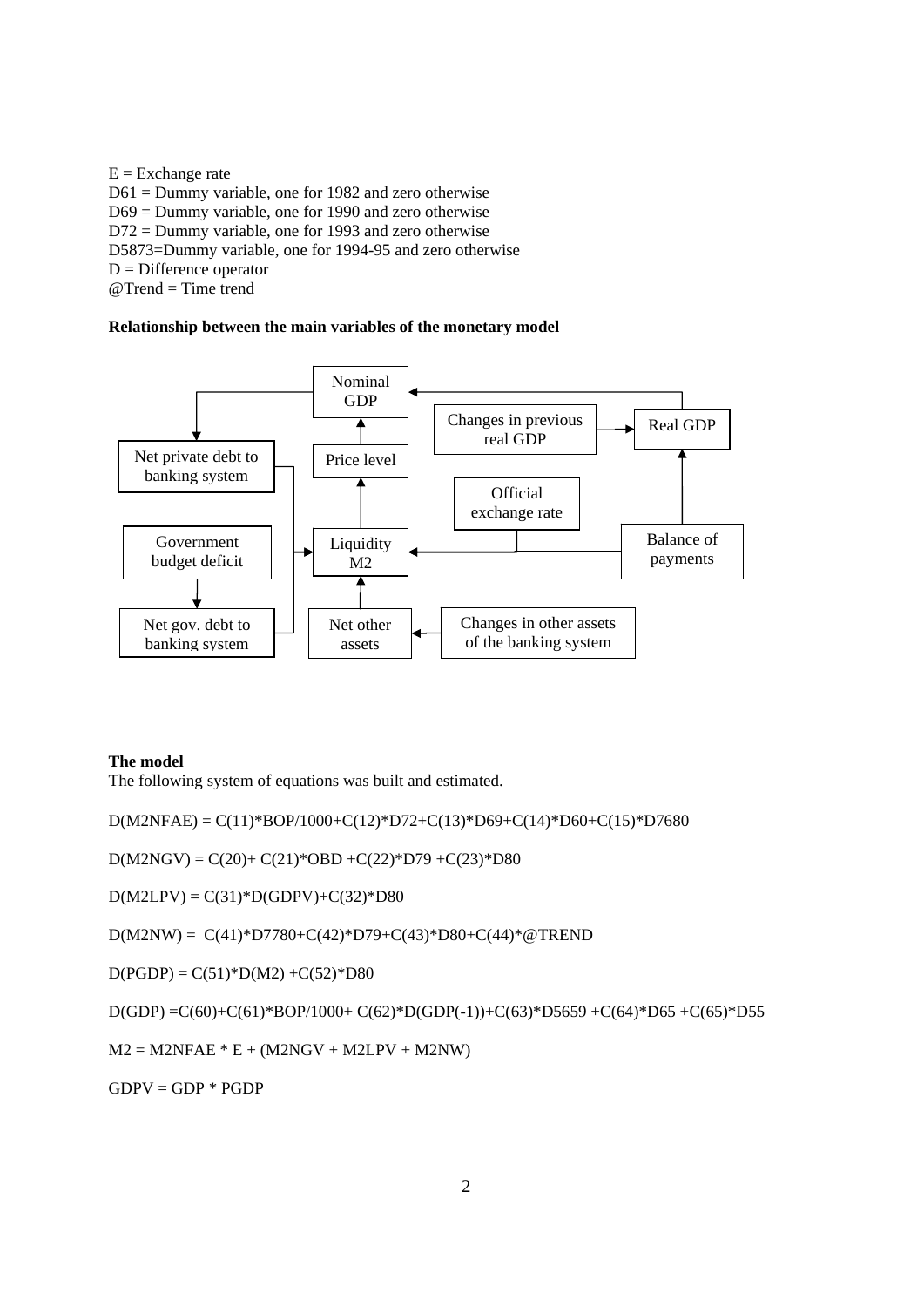#### **Estimation results**

====================================================== System: SYS\_INF Estimation Method: Least Squares Date: 12/03/03 Time: 15:57 Sample: 1339 1380 (1960-2001) Included observations: 42 Total system (unbalanced) observations 251

|       | Coefficient Std. Error t-Statistic Prob. |          |                                   |        |  |
|-------|------------------------------------------|----------|-----------------------------------|--------|--|
| C(11) |                                          |          | 0.914673 0.097201 9.410124 0.0000 |        |  |
| C(12) | $-21.40064$                              |          | 1.346235 -15.89666                | 0.0000 |  |
| C(13) | 9.443943 1.346362 7.014414               |          |                                   | 0.0000 |  |
| C(14) |                                          |          | 5.263224 1.367823 3.847885        | 0.0002 |  |
| C(15) | $-2.368778$                              |          | 0.621046 -3.814173                | 0.0002 |  |
| C(20) |                                          |          | -274.1686 167.8247 -1.633661      | 0.1037 |  |
| C(21) | 1.257852                                 |          | 0.055344 22.72777                 | 0.0000 |  |
| C(22) | -14060.40                                |          | 975.8079 -14.40899                | 0.0000 |  |
| C(23) | 11626.61                                 | 962.0447 | 12.08531                          | 0.0000 |  |
| C(31) | 0.309446                                 |          | 0.012301 25.15634                 | 0.0000 |  |
| C(32) | 33424.48                                 |          | 2846.179 11.74363                 | 0.0000 |  |
| C(41) | $-12933.99$                              |          | 598.0382 -21.62736                | 0.0000 |  |
| C(42) | 29662.57                                 |          | 960.1021 30.89523                 | 0.0000 |  |
| C(43) | 4877.350                                 |          | 960.1694 5.079677                 | 0.0000 |  |
| C(44) |                                          |          | -15.28007 5.684013 -2.688254      | 0.0077 |  |
| C(51) | 7.03E-06                                 |          | 2.96E-07 23.79357                 | 0.0000 |  |
| C(52) | -0.294803                                |          | 0.032899 -8.960742                | 0.0000 |  |
| C(60) | 6249.474                                 |          | 1531.646 4.080234                 | 0.0001 |  |
| C(61) | 1354.759                                 |          | 568.7077 2.382171                 | 0.0180 |  |
| C(62) | 0.368434                                 |          | 0.093348 3.946897                 | 0.0001 |  |
| C(63) | $-23153.95$                              |          | 4256.940 -5.439107                | 0.0000 |  |
| C(64) | $-26557.75$                              |          | 8121.092 -3.270219                | 0.0012 |  |
| C(65) | 23064.76                                 | 8199.437 | 2.812969                          | 0.0053 |  |
|       |                                          |          |                                   |        |  |

Determinant residual covariance 5.51E+22

S.E. of regression 939.8117 Sum squared resid 32680103

|                             | Equation: D(M2NFAE) = C(11)*BOP/1000+C(12)*D72+C(13)*D69+C(14)*D60+C(15)*D7680 |  |
|-----------------------------|--------------------------------------------------------------------------------|--|
| <b>Observations: 42</b>     |                                                                                |  |
| R-squared                   | 0.913271 Mean dependent var 0.132592                                           |  |
|                             | Adjusted R-squared 0.903895 S.D. dependent var 4.341973                        |  |
|                             | S.E. of regression 1.346047 Sum squared resid 67.03814                         |  |
| Durbin-Watson stat 2.147208 |                                                                                |  |
|                             |                                                                                |  |
|                             | Equation: D(M2NGV) = $C(20) + C(21)^*$ OBD + $C(22)^*$ D79+ $C(23)^*$ D80      |  |
| <b>Observations: 42</b>     |                                                                                |  |
|                             |                                                                                |  |
| R-squared                   | 0.971197 Mean dependent var 2320.165                                           |  |

======================================================

3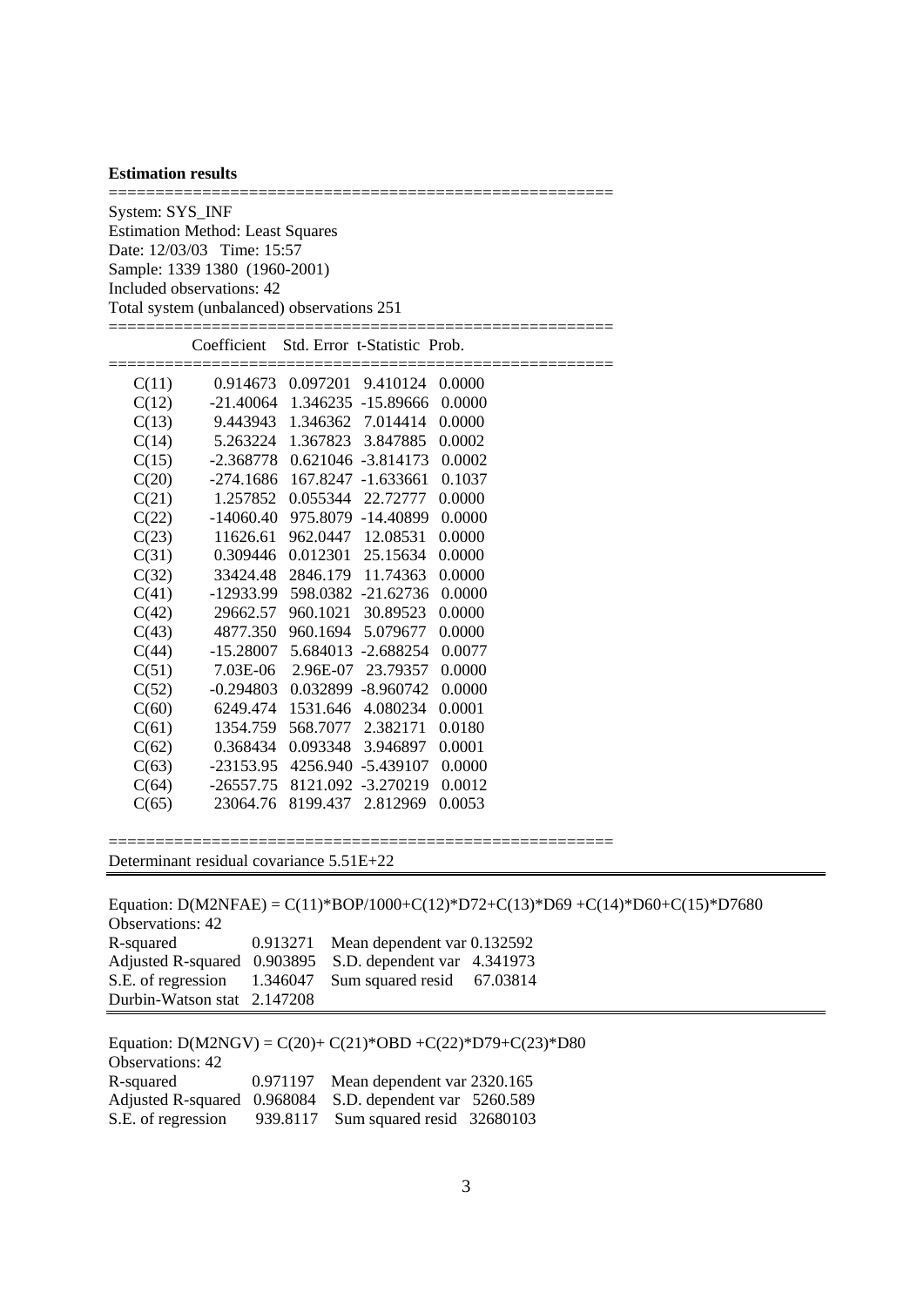Durbin-Watson stat 2.238885

| Equation: $D(M2LPV) = C(31)^*D(GDPV) + C(32)^*D80$ |          |                              |                                                                                       |  |  |  |
|----------------------------------------------------|----------|------------------------------|---------------------------------------------------------------------------------------|--|--|--|
| <b>Observations: 42</b>                            |          |                              |                                                                                       |  |  |  |
| R-squared                                          | 0.960945 | Mean dependent var 5773.873  |                                                                                       |  |  |  |
| Adjusted R-squared 0.959969                        |          | S.D. dependent var 13071.46  |                                                                                       |  |  |  |
| S.E. of regression                                 | 2615.321 | Sum squared resid            | $2.74E + 08$                                                                          |  |  |  |
| Durbin-Watson stat                                 | 1.049681 |                              |                                                                                       |  |  |  |
|                                                    |          |                              |                                                                                       |  |  |  |
|                                                    |          |                              | Equation: D(M2NW) = $C(41)$ *D7780+C(42)*D79+C(43)*D80+C(44) *@TREND                  |  |  |  |
| <b>Observations: 42</b>                            |          |                              |                                                                                       |  |  |  |
| R-squared                                          | 0.967070 | Mean dependent var -692.9867 |                                                                                       |  |  |  |
| Adjusted R-squared 0.964470                        |          | S.D. dependent var           | 4158.716                                                                              |  |  |  |
| S.E. of regression                                 | 783.8891 | Sum squared resid            | 23350323                                                                              |  |  |  |
| Durbin-Watson stat                                 | 3.436861 |                              |                                                                                       |  |  |  |
|                                                    |          |                              |                                                                                       |  |  |  |
| Equation: $D(PGDP) = C(51)^*D(M2) + C(52)^*D80$    |          |                              |                                                                                       |  |  |  |
| <b>Observations: 42</b>                            |          |                              |                                                                                       |  |  |  |
| R-squared                                          | 0.923764 | Mean dependent var 0.047743  |                                                                                       |  |  |  |
| Adjusted R-squared 0.921858                        |          | S.D. dependent var 0.089887  |                                                                                       |  |  |  |
| S.E. of regression                                 | 0.025127 | Sum squared resid            | 0.025254                                                                              |  |  |  |
| Durbin-Watson stat                                 | 2.826425 |                              |                                                                                       |  |  |  |
|                                                    |          |                              |                                                                                       |  |  |  |
|                                                    |          |                              | Equation:D(GDP)=C(60)+C(61)*BOP/1000+C(62)*D(GDP(-1))+C(63)*D5659+C(64)*D65+C(65)*D55 |  |  |  |
| <b>Observations: 41</b>                            |          |                              |                                                                                       |  |  |  |
| R-squared                                          | 0.706315 | Mean dependent var 6893.122  |                                                                                       |  |  |  |
| Adjusted R-squared 0.664359                        |          | S.D. dependent var           | 13732.14                                                                              |  |  |  |
|                                                    | 7955.646 |                              | $2.22E+09$                                                                            |  |  |  |
| Durbin-Watson stat                                 | 1.521260 |                              |                                                                                       |  |  |  |
| S.E. of regression                                 |          | Sum squared resid            |                                                                                       |  |  |  |

As it is seen in the estimated results the net foreign assets of the banking system has a positive significant relationship with the balance of payments. The coefficient on  $C(21)$  is positive and significant, supporting a positive link between the government budget deficit and the government debt to the banking system. Equation (5) suggests that nominal GDP is positively and significantly related to the liquidity, supporting the monetarists view. In other words, any change in the money supply will affect the nominal GDP. In addition, net private sector debt to the banking system is positively and significantly correlated with nominal GDP. Equation (6) suggests that real GDP at fixed prices is positively and significantly related to BOP. In Iran interest rate does not affect the real output. Indeed, monetary transmission policy affects the general price level, leaving trivial effects on the real output.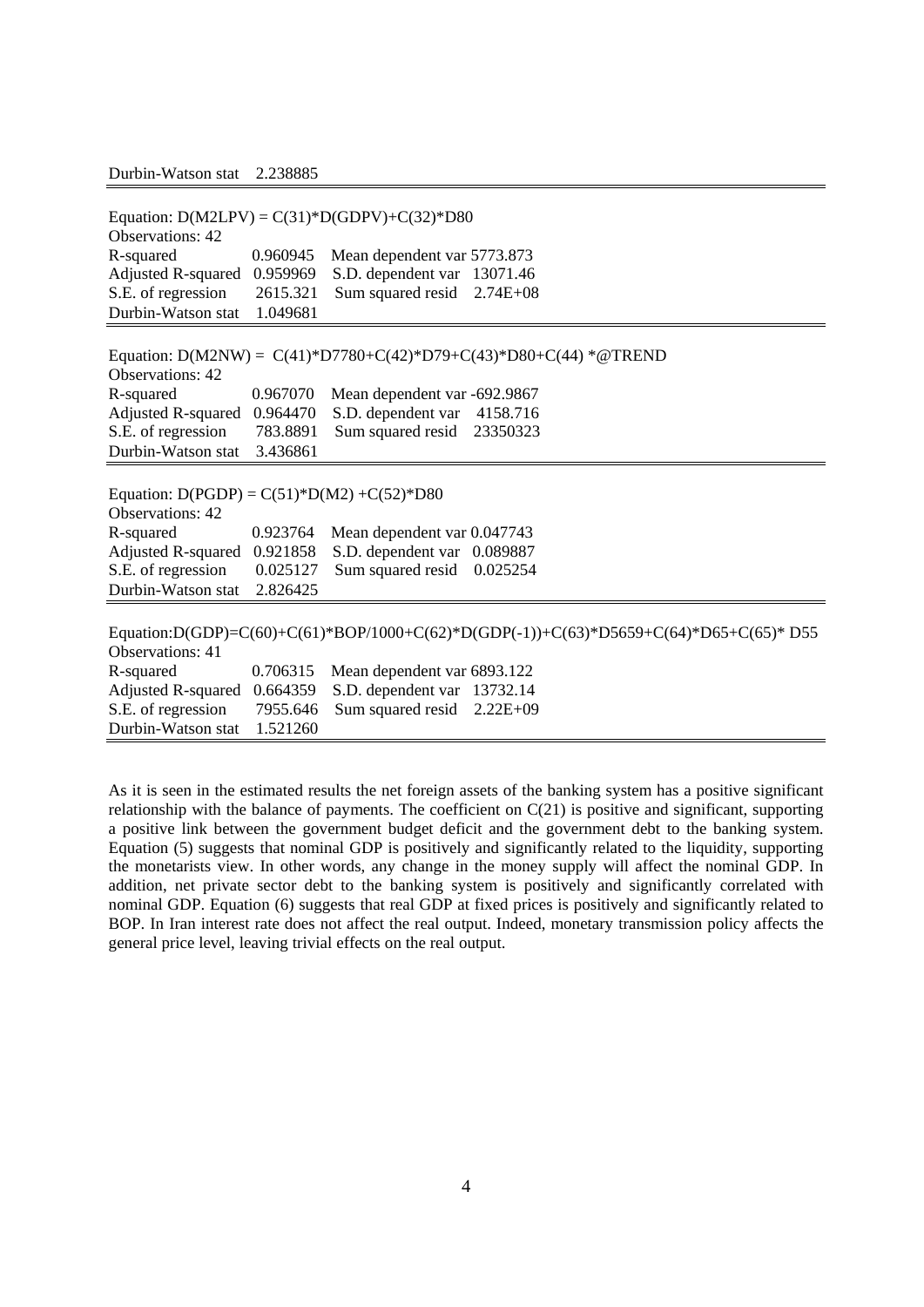#### **Graph 1 Plot of residuals of estimated equations**



#### **Simulation**

To evaluate the performance of the model, we solved the whole system for the whole ex-post sample period through dynamic simulation. The Graph 2 plots the actual value of the endogenous variables versus their simulated values. The 8 plots of the Graph 1 show the high dynamic response and credibility of the model to build simulated series as near as actual series with concordance of turning points.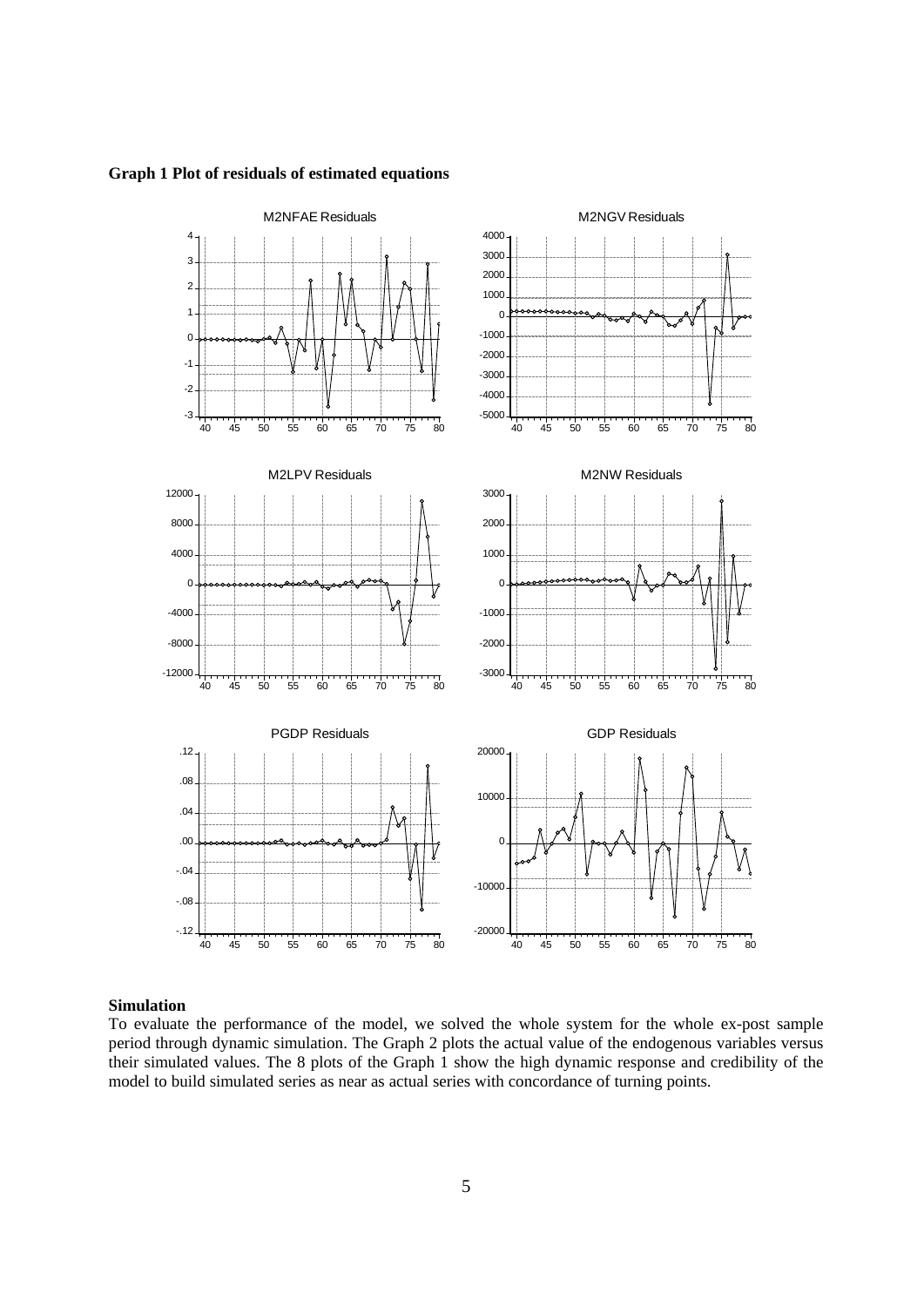

## **Graph 2 Simulated versus actual values of the endogenous variables in dynamic solution**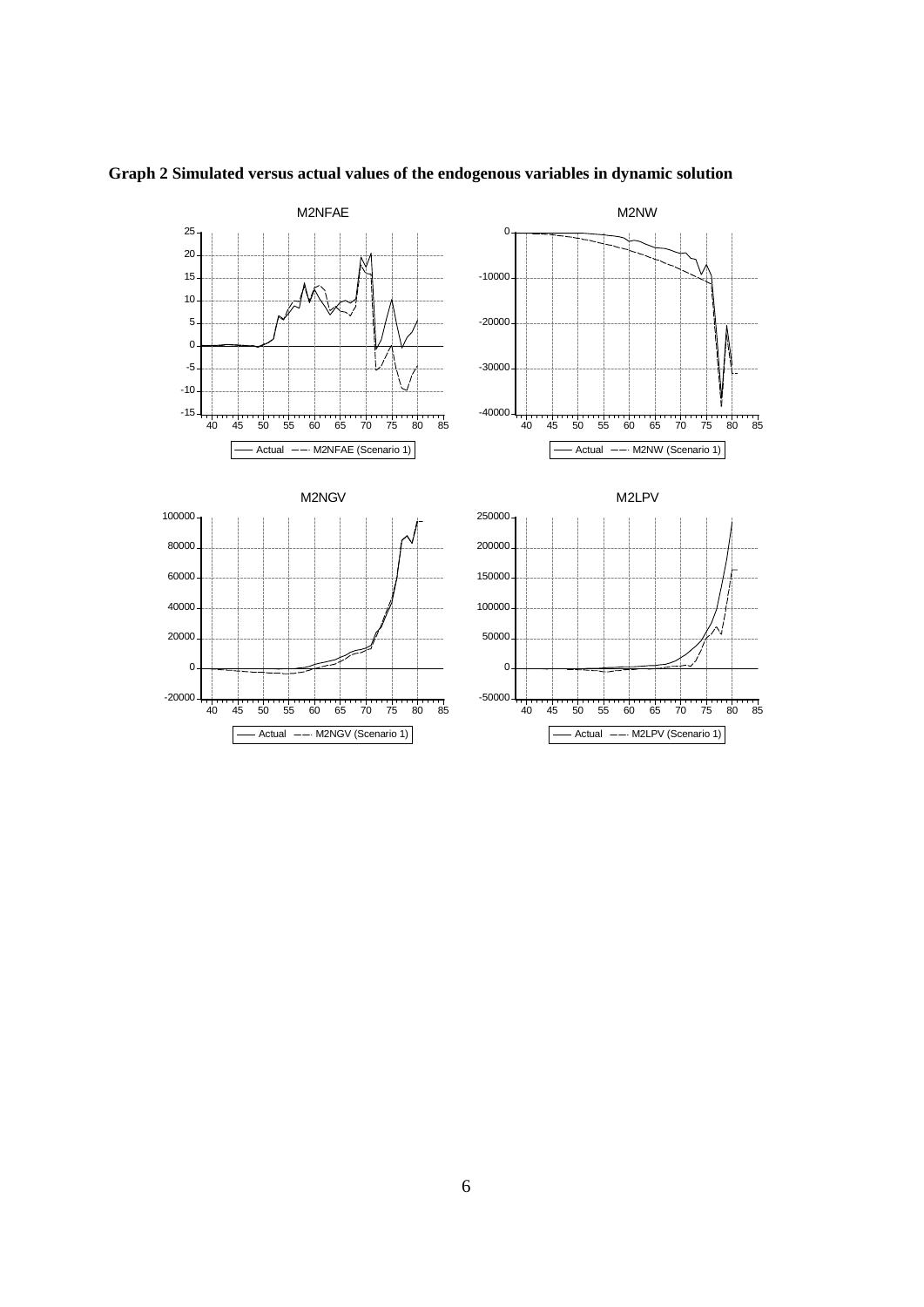

**Graph 2 (Cont.) Simulated versus actual values of the endogenous variables in dynamic solution** 

#### **References**

Komijani, A; Bijan Bidabad, Appropriate monetary policy for economic stabilization in Iran. Research project no. 111. Ministry of Finance and Economic Affairs, Deputy of Economic Affairs, Tehran, Iran, Phase I, 1992. Reprinted (book) by Deputy of Economic Affairs, Ministry of Finance and Economic Affairs, 1994. Reprinted in Economic Journal, Deputy of Economic Affairs, Ministry of Finance and Economic Affairs, vol. 4, pp. 2-14, vol. 5 pp. 2-12, vol. 6, pp. 2-9, vol. 7 pp. 2-7, 1996. http://www.bidabad.com/doc/siyasathayepooli-vol1.pdf

Komijani, A; Bijan Bidabad, Appropriate monetary and exchange rate policy for economic stabilization in Iran (emphasizing adjustment policies), Deputy of Economic Affairs, Ministry of Finance and Economic Affairs, Tehran, Iran, Phase II, 1993. Reprinted (book) by Deputy of Economic Affairs, Ministry of Finance and Economic Affairs, 1996. http://www.bidabad.com/doc/siyasathaye-pooli-vol2.pdf

Bidabad, Bijan, Macro econometric model of Iran, version 1.00, Monetary and Banking Research Academy, Central Bank of Iran, 1996.

Bidabad, Bijan, Macro econometric model of Iran, version 2.00, Monetary and Banking Research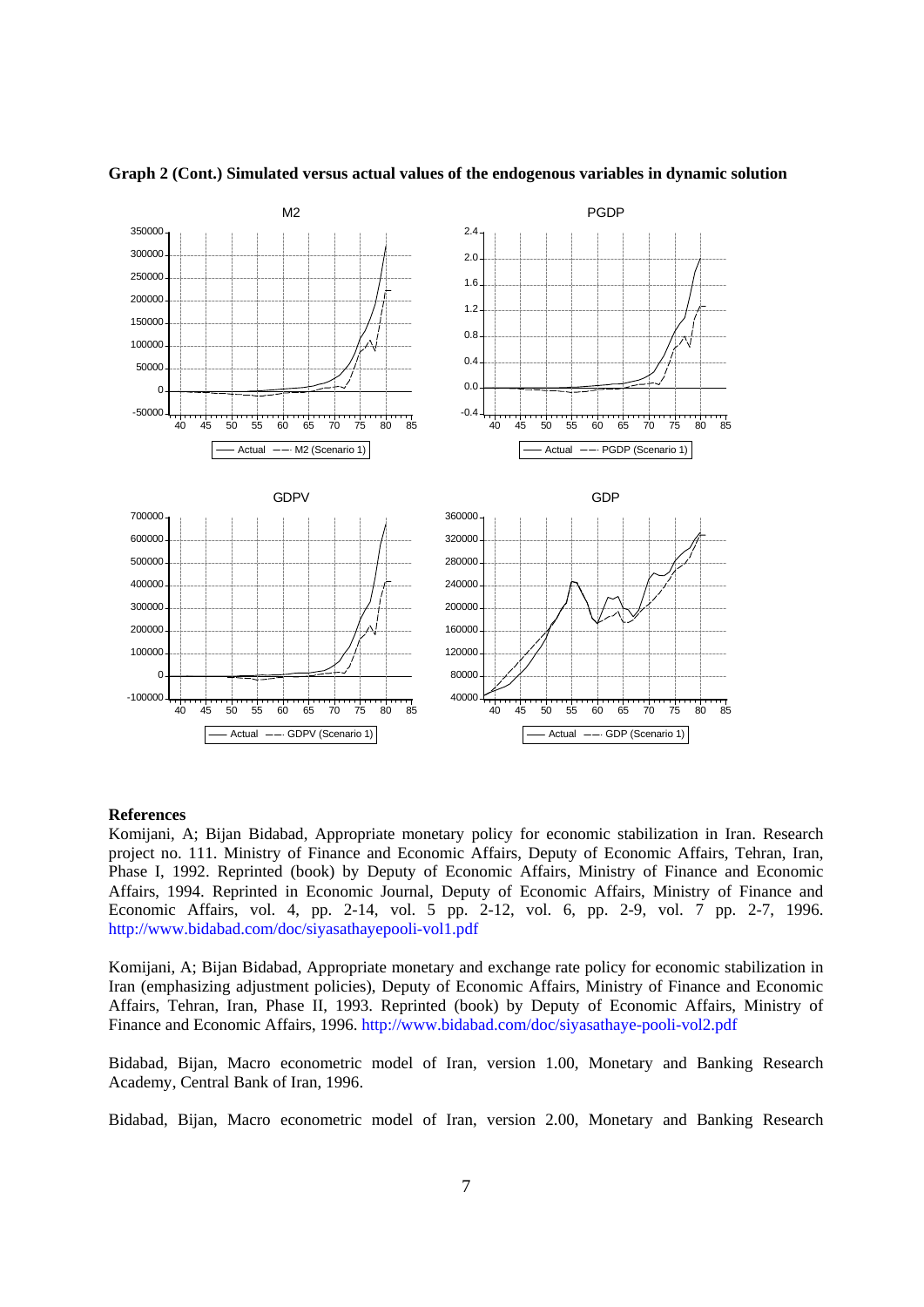Academy, Central Bank of Iran, 1996.

Bidabad, Bijan, Macro econometric models of Iran, version 3.00, Vol. i, main document, Monetary and Banking Research Academy, Central Bank of Iran, 1996.

Bidabad, Bijan, Macro econometric model of Iran, version 3.00, Vol. ii, simulation and forecast, Monetary and Banking Research Academy, Central Bank of Iran, 1996.

Bidabad, Bijan, Macro econometric model of Iran, version 4.00, descriptive document, Monetary and Banking Research Academy, Central Bank of Iran, 1996. http://www.bidabad.com/doc/mac-model-ver4-detail.pdf

Bidabad, Bijan, Macro econometric model of Iran, version 4.00, simulation and forecast, Submitted to the Model Building for Iranian Economy Meeting, Central Bank of Iran, 1997. Reprinted in Iran's economy Modeling, Central Bank of Iran, 1997. http://www.bidabad.com/doc/mac-model-ver4-kholaseh.pdf

Bidabad, Bijan, Macro econometric model of Iran, version 4.00, Monetary and Banking Research Academy, Central Bank of Iran, 1997. http://www.bidabad.com/doc/mac-model-ver4-ketab.pdf

Bidabad, Bijan, Critics on the macroeconometric model of the  $3<sup>rd</sup>$  five years plan of Iran. Parliament Research Center, Office of Economic surveys, Tehran, Iran, 1999. Revised and reprinted in "Tazehaye Eghtesad", the monthly review of science, economic and banking, pp. 4-7, No. 87, April 2000. Monetary and Banking Research Academy, Central Bank of Iran.

Bidabad, Bijan, Data banks of United Nations' LINK project for Iran. Spring 2003. Monetary and Banking Research Academy, Central Bank of Iran. http://www.bidabad.com/doc/databank-link.pdf

Bidabad, Bijan, Structured Data bank of System of National Accounts of Iran http://www.bidabad.com/doc/SNA131.xlsx

Bidabad, Bijan, Structured Data bank of Balance of Payments of Iran http://www.bidabad.com/doc/databop12.xls

Bidabad, Bijan, Structured Data bank of Monetary Accounts of Iran http://www.bidabad.com/doc/m2det12.xls

Bidabad, Bijan, Structured Data bank of Government Budget of Iran http://www.bidabad.com/doc/databud7.xls

Bidabad, Bijan, Data bank for Macro-econometric Model of Iran http://www.bidabad.com/doc/allchk41.xls

Bidabad, Bijan, Macro econometric model of Iran, version 5.00, Main document. Monetary and Banking Research Academy, Central Bank of Iran, 2004. http://www.bidabad.com/doc/model5book.pdf

Bidabad, Bijan, Macro econometric model of Iran, version 5.00, Descriptive document. Monetary and Banking Research Academy, Central Bank of Iran, 2004.

Bidabad, Bijan, A glance at macro econometric model of Iran, version 5.00. Monetary and Banking Research Academy, Central Bank of Iran, 2004. http://www.bidabad.com/doc/model5koliat.pdf